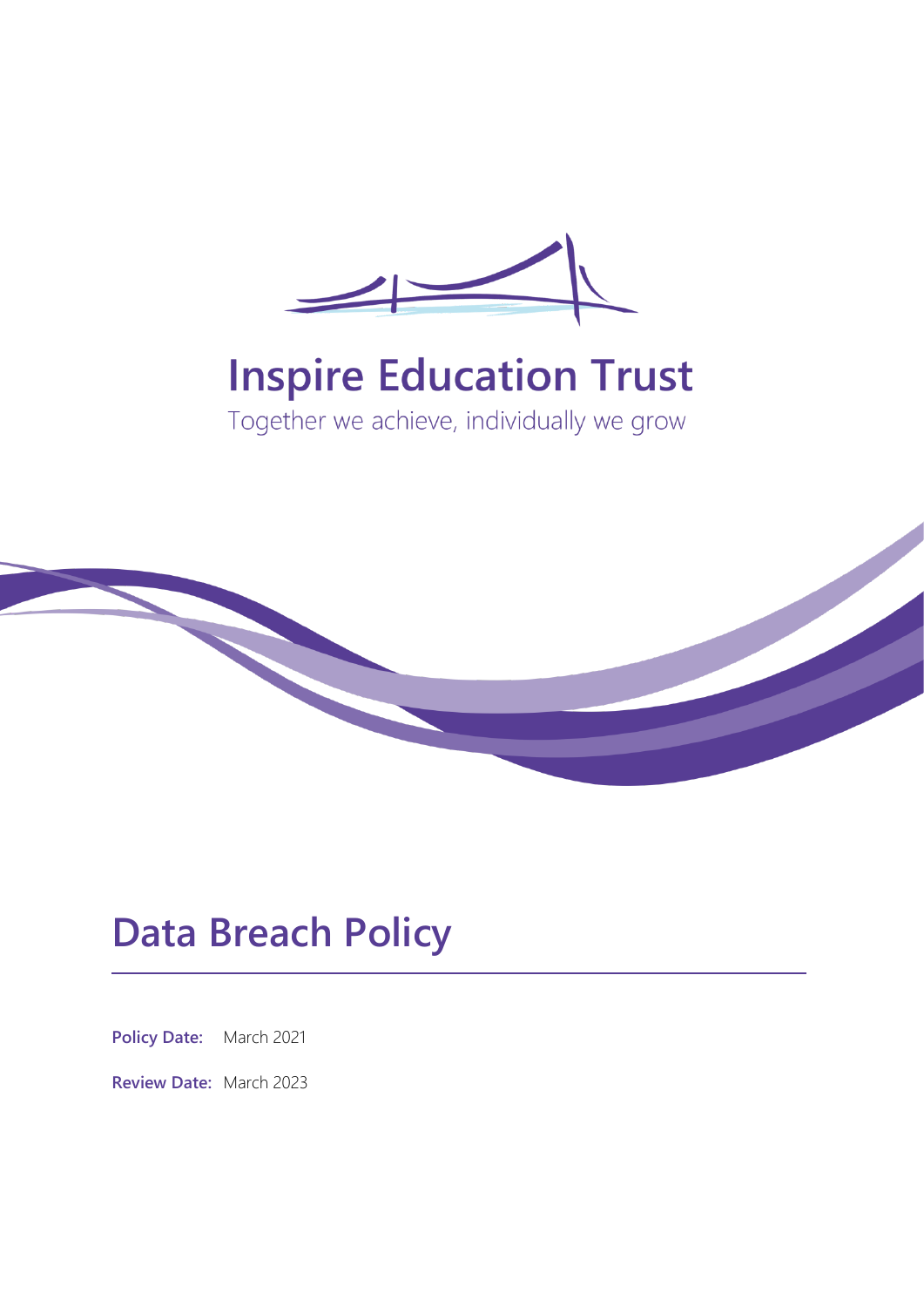## **Document History**

| Version | Status | Date   | Author      | Summary Changes |
|---------|--------|--------|-------------|-----------------|
|         |        | Mar 21 | Paul Hewitt |                 |
|         |        |        |             |                 |
|         |        |        |             |                 |

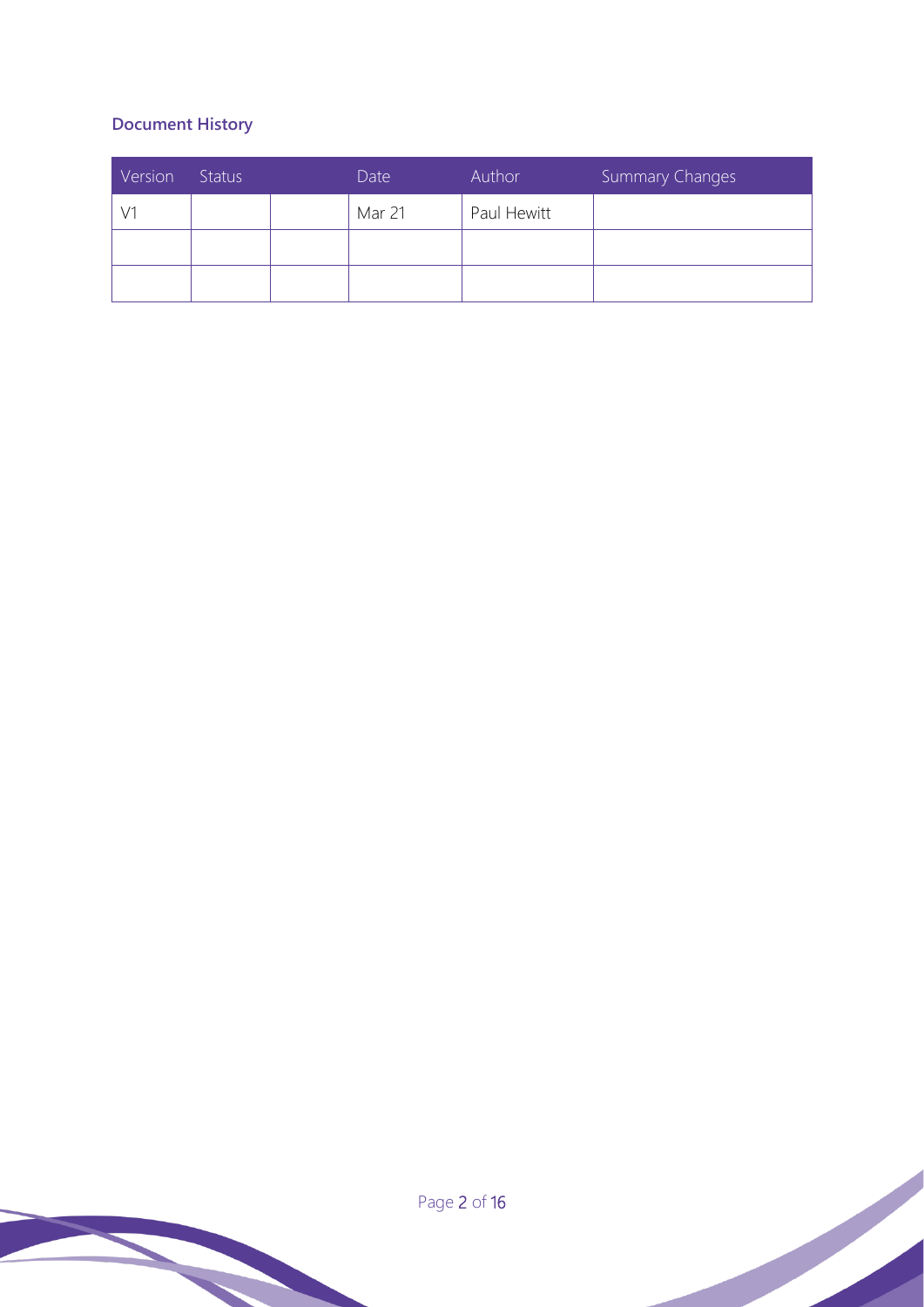### **Statement of Intent**

Inspire Education Trust is committed to protecting the personal data of all its students and staff; this includes any biometric data we collect and process.

We collect and process biometric data in accordance with relevant legislation and guidance to ensure the data and the rights of individuals are protected. This policy outlines the procedure the school follows when collecting and processing biometric data.

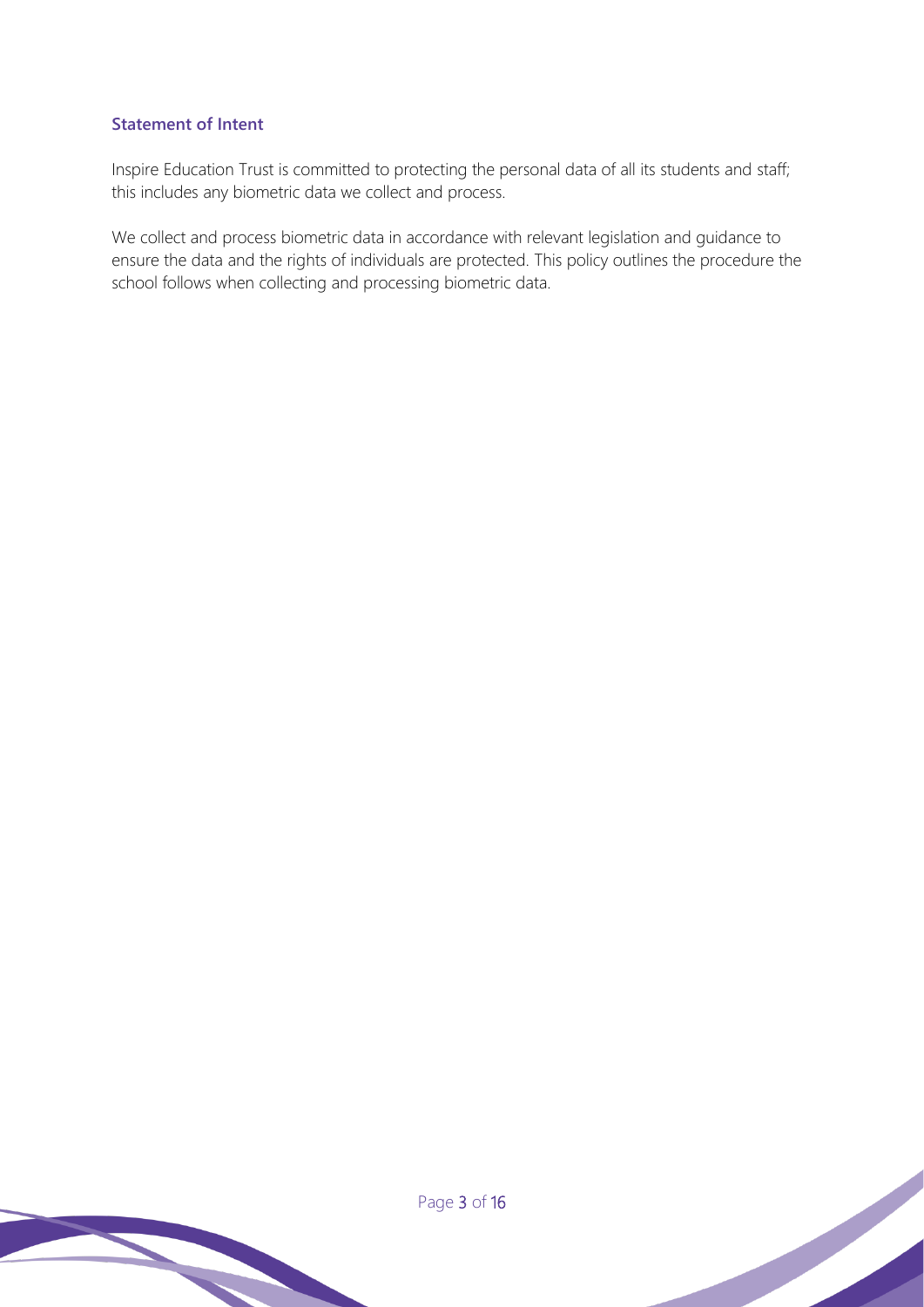# **Data Breach Notification Policy**

### **1 Policy Statement**

- 1.1 Inspire Education Trust is committed to the protection of all **personal data** and **special category personal data** for which we are the **data controller**.
- 1.2 The law imposes significant fines for failing to lawfully **process** and safeguard **personal data** and failure to comply with this policy may result in those fines being applied.
- 1.3 All members of our **workforce** must comply with this policy when **processing personal data** on our behalf. Any breach of this policy may result in disciplinary or other action.

**2 About this policy**

- 2.1 The Trust is committed to promoting and achieving equality of opportunity for all students, parents, staff, governors, visitors and job applicants.
- 2.2 This policy informs all of our **workforce** on dealing with a suspected or identified data security breach.
- 2.3 In the event of a suspected or identified breach, Inspire Education Trust must take steps to minimise the impact of the breach and prevent the breach from continuing or reoccurring. See annex 3 for the Breach Notification flowchart.
- 2.4 Efficient internal management of any breach is required, to ensure swift and appropriate action is taken and confidentiality is maintained as far as possible.
- 2.5 Inspire Education Trust must also comply with its legal and contractual requirements to notify other organisations including the Information Commissioners Office ("the ICO") and where appropriate **data subjects** whose **personal data** has been affected by the breach. This includes any communications with the press.
- 2.6 Failing to appropriately deal with and report data breaches can have serious consequences for Inspire Education Trust and for **data subjects** including:
	- 2.6.1 identity fraud, financial loss, distress or physical harm;
	- 2.6.2 reputational damage to Inspire Education Trust; and
	- 2.6.3 fines imposed by the ICO.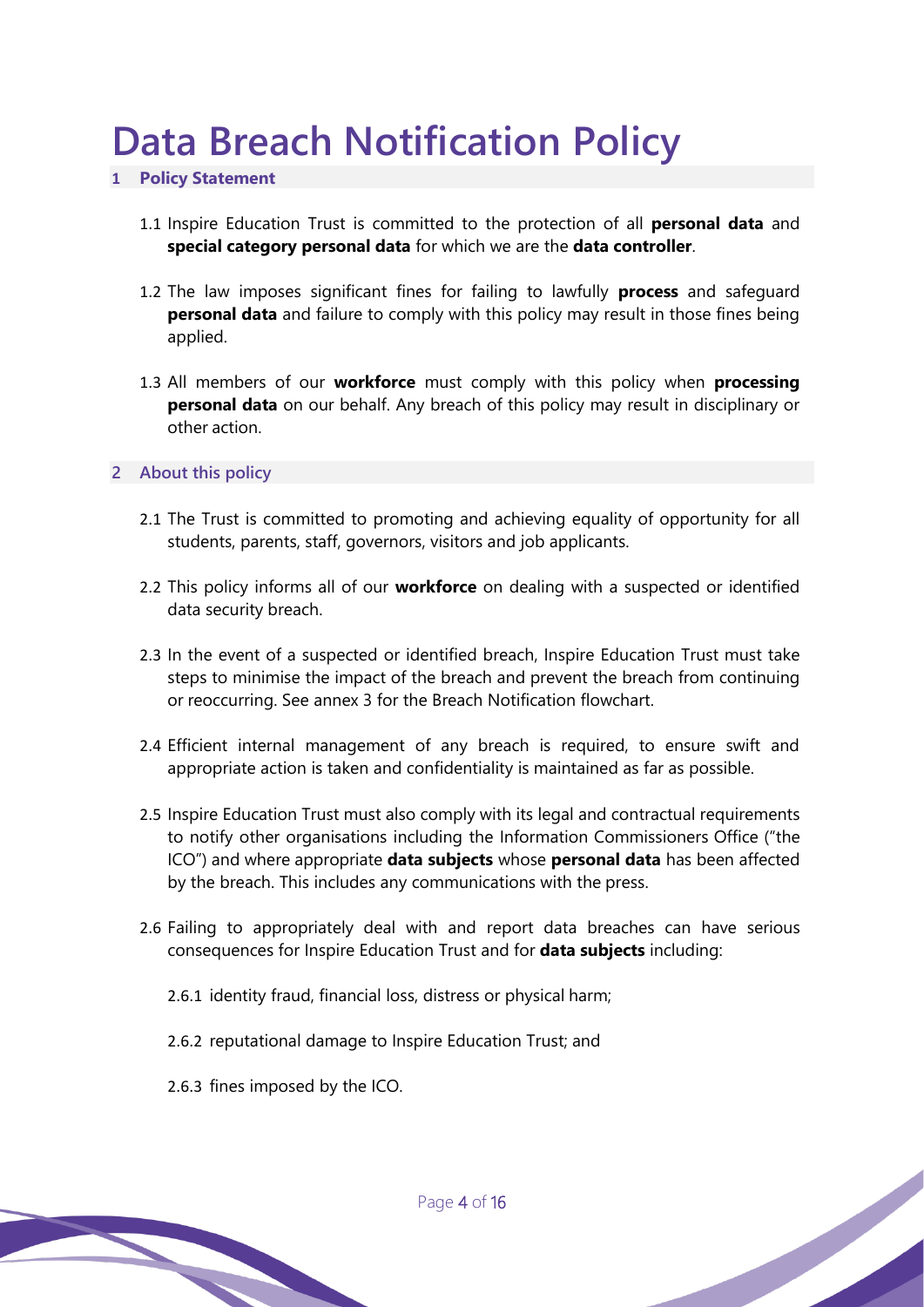#### **3 Definition of data protection terms**

3.1 All defined terms in this policy are indicated in **bold** text, and a list of definitions is included in Annex 2 to this policy.

#### **4 Identifying a Data Breach**

- 4.1 A data breach is a **breach of security** leading to the accidental or unlawful destruction, loss, alteration, unauthorised disclosure of, or access to, **personal data**.
- 4.2 This could be the result of a breach of cyber security, such as a hack or virus, or it could be the result of a breach of physical security such as loss or theft of a mobile device or paper records. A data breach includes loss of data and so does not have to be the result of a conscious effort of a third party to access the data. Some examples of potential data breaches are listed below:
	- 4.2.1 Leaving a mobile device on a train;
	- 4.2.2 Theft of a bag containing paper documents;
	- 4.2.3 Destruction of the only copy of a document; and
	- 4.2.4 Sending an email or attachment to the wrong recipient; and
	- 4.2.5 Using an unauthorised email address to access personal data; and
	- 4.2.6 Leaving paper documents containing personal data in a place accessible to other people.

#### **5 Internal Communication**

#### Reporting a data breach upon discovery

- 5.1 If any member of our **workforce** suspects, or becomes aware, that a data breach may have occurred (either by them, another member of our **workforce**, a **data processor**, or any other individual) then they must contact the Trust Data Protection Team (which includes the DPO), the school Data Protection Lead immediately upon realisation of a personal data breach at Inspire Education Trust:
- 5.2 The Data Protection Team will inform the Trust Senior Leadership Team (SLT) and the school Head Teacher at the earliest opportunity.
- 5.3 The individual Trust school's local breach spreadsheet should be updated to include a summary of the Breach Notification Report.
- 5.4 The data breach may need to be reported to the ICO, and notified to **data subjects**. This will depend on the risk to **data subjects**. The DPO must always be consulted in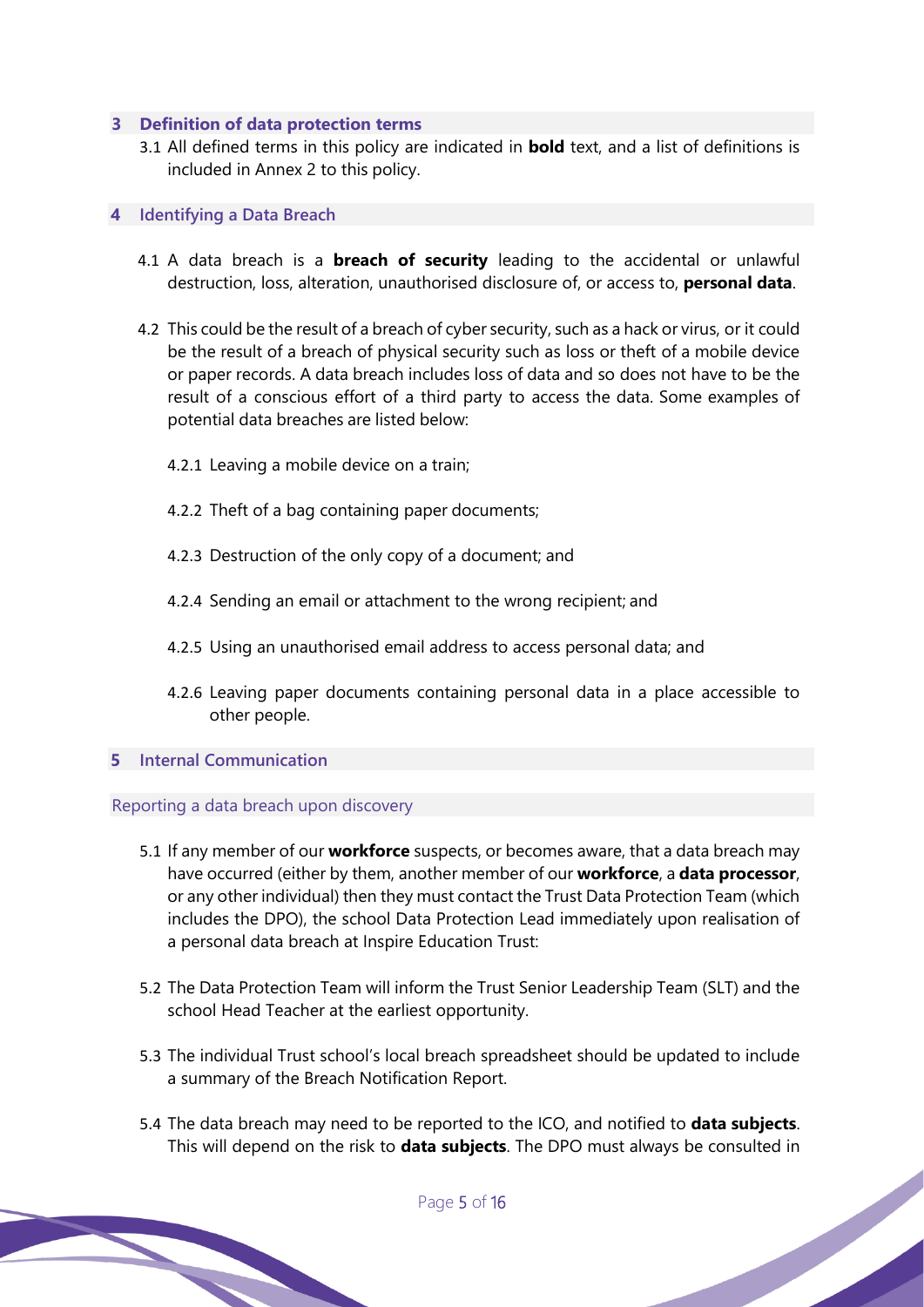making a decision as to whether to report a data breach to the ICO. Initial investigations will inform as to whether the data breach should be reported.

- 5.5 If it is considered to be necessary to report a data breach to the ICO then Inspire Education Trust, via the DPO, must do so within 72 hours of discovery of the breach.
- 5.6 Inspire Education Trust may also be contractually required to notify other organisations of the breach within a period following discovery.
- 5.7 It is therefore critically important that whenever a member of our **workforce** suspects that a data breach has occurred, this is reported internally to the Data Protection Team and the school Data Protection Lead immediately.
- 5.8 Members of our **workforce** who fail to report a suspected data breach could face disciplinary or other action.

#### Investigating a suspected data breach

5.9 In relation to any suspected data breach the following steps must be taken as soon as possible. These do not have to be carried out as individual tasks, and the most appropriate way of dealing with any breach will depend on the nature of the breach and the information available at any time.

#### Breach minimisation:

- 5.10 The first step must always be to identify how the data breach occurred, the extent of the data breach, and how this can be minimised. The focus will be on containing any data breach, and recovering any **personal data**. Relevant departments must be involved, such as IT, to take technical and practical steps where appropriate to minimise the breach. Appropriate measures may include:
	- 5.10.1 remote deactivation of mobile devices;
	- 5.10.2 shutting down IT systems;
	- 5.10.3 recalling an email where possible;
	- 5.10.4 contacting individuals to whom the information has been disclosed and asking them to delete the information; and
	- 5.10.5 recovering lost data.

#### Breach investigation:

5.11 When Inspire Education Trust has taken appropriate steps to minimise the extent of the data breach it must commence an investigation as soon as possible to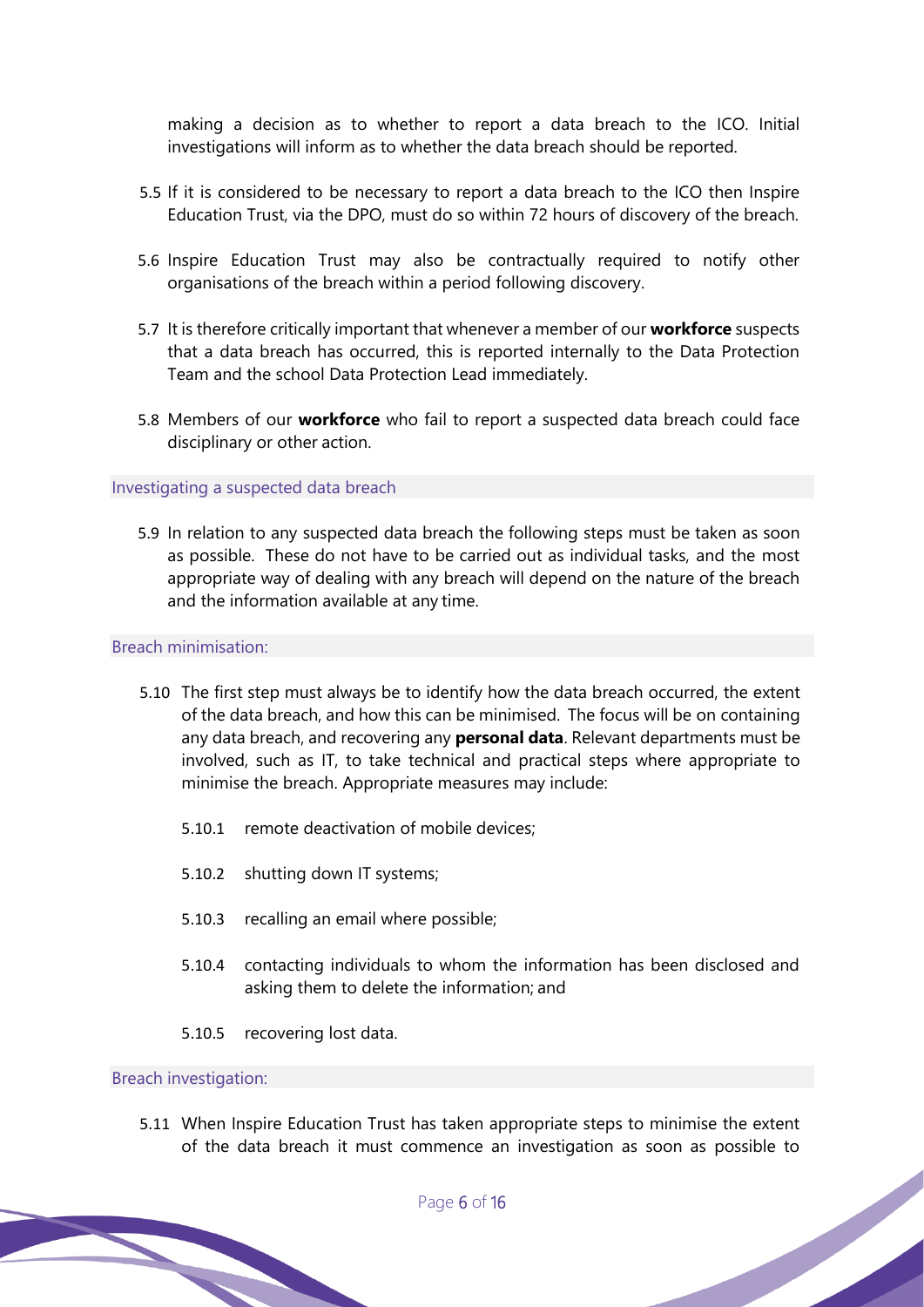understand how and why the data breach occurred. This is critical to ensuring that a similar data breach does not occur again and to enable steps to be taken to prevent this from occurring.

- 5.12 Technical steps are likely to include investigating, using IT forensics where appropriate, to examine processes, networks and systems to discover:
	- 5.12.1 what data/systems were accessed;
	- 5.12.2 how the access occurred;
	- 5.12.3 how to fix vulnerabilities in the compromised processes or systems;
	- 5.12.4 how to address failings in controls or processes.
- 5.13 Other steps are likely to include discussing the matter with individuals involved to appreciate exactly what occurred and why, and reviewing policies and procedures.

#### Breach analysis:

- 5.14 In order to determine the seriousness of a data breach and its potential impact on **data subjects**, and so as to inform Inspire Education Trust as to whether the data breach should be reported to the ICO and notified to **data subjects**, it is necessary to analyse the nature of the data breach.
- 5.15 Such an analysis must include:
	- 5.15.1 the type and volume of **personal data** which was involved in the data breach;
	- 5.15.2 whether any **special category personal data** was involved;
	- 5.15.3 the likelihood of the **personal data** being accessed by unauthorised third parties;
	- 5.15.4 the security in place in relation to the **personal data**, including whether it was encrypted;
	- 5.15.5 the risks of damage or distress to the **data subject**
	- 5.15.6 The overall risk to the rights and freedoms of the data subject.
- 5.16 The breach notification form annexed to this policy must be completed in every case of a suspected breach, and retained securely, whether or not a decision is ultimately made to report the breach. This will act as evidence as to the considerations of the Trust in deciding whether or not to report the breach.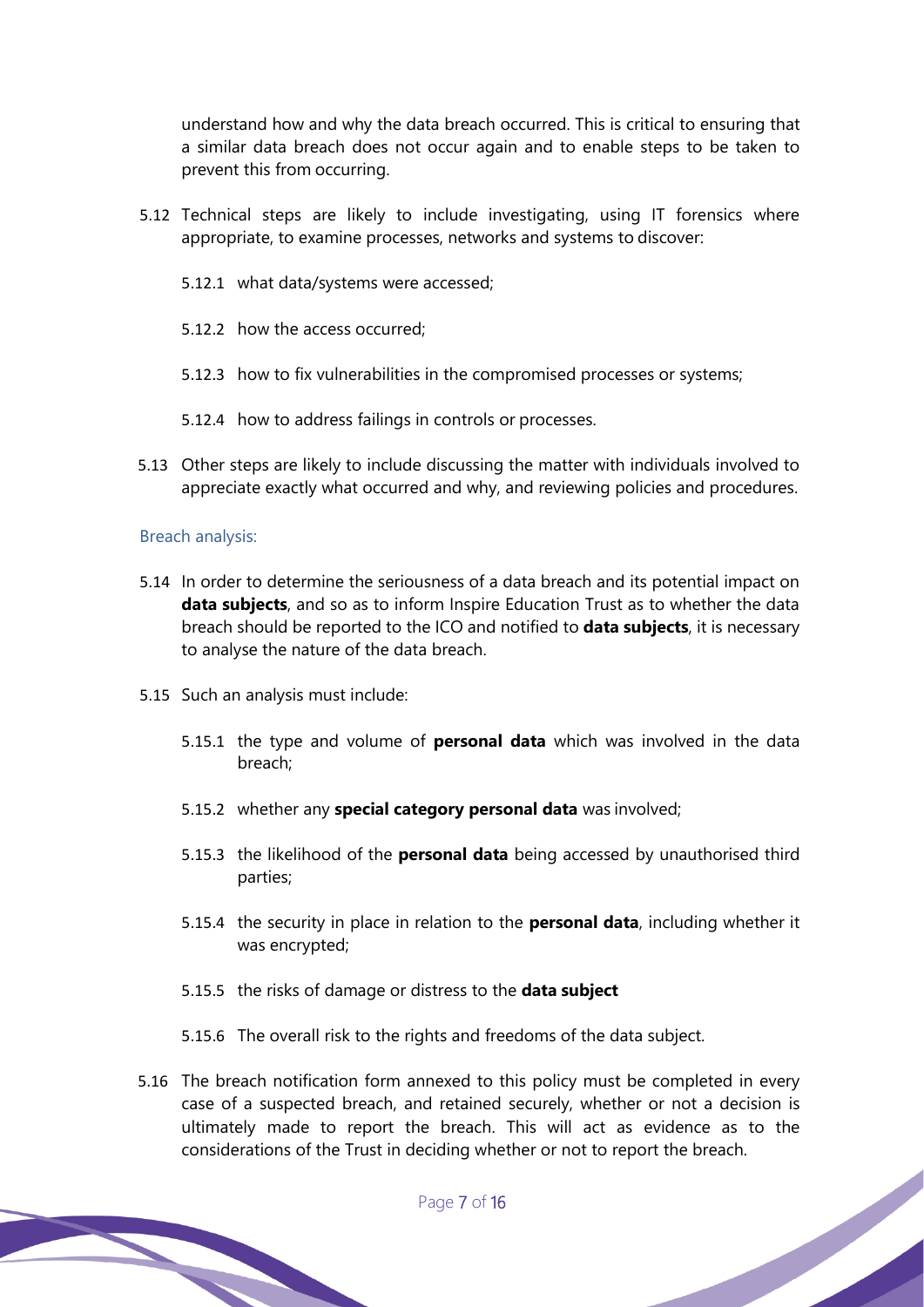- 5.17 The breach form must be sent securely to the DPO and without undue delay.
- **6 External communication**
	- 6.1 All external communication is to be managed and overseen by the DPO the Head Teacher, and Trust SLT.

#### Law Enforcement

- 6.2 The DPO and/or SLT will assess whether the data breach incident requires reporting to any law enforcement agency, including the police. This will be informed by the investigation and analysis of the data breach, as set out above.
- 6.3 The DPO and/or SLT shall coordinate communications with any law enforcement agency.

Other organisations

- 6.4 If the data breach involves **personal data** which we process on behalf of other organisations then we may be contractually required to notify them of the data breach.
- 6.5 Inspire Education Trust will identify as part of its investigation of the data breach whether or not this is the case and any steps that must be taken as a result.

Information Commissioner's Office

- 6.6 If Inspire Education Trust is the **data controller** in relation to the **personal data**  involved in the data breach, which will be the position in most cases, then Inspire Education Trust has 72 hours to notify the ICO if the data breach is determined to be notifiable.
- 6.7 If all details of the breach are not yet known, the DPO will report known information to the ICO within 72 hours. The report will explain that there is a delay, the reasons why, and when the DPO expects to have further information. The DPO will submit the remaining information without delay.
- 6.8 A data breach is notifiable unless it is unlikely to result in a risk to the rights and freedoms of any individual. The DPO will advise Inspire Education Trust, considering the following criteria taking into account the facts and circumstances in each instance:
	- 6.8.1 the type and volume of **personal data** which was involved in the data breach;
	- 6.8.2 whether any **special category personal data** was involved;

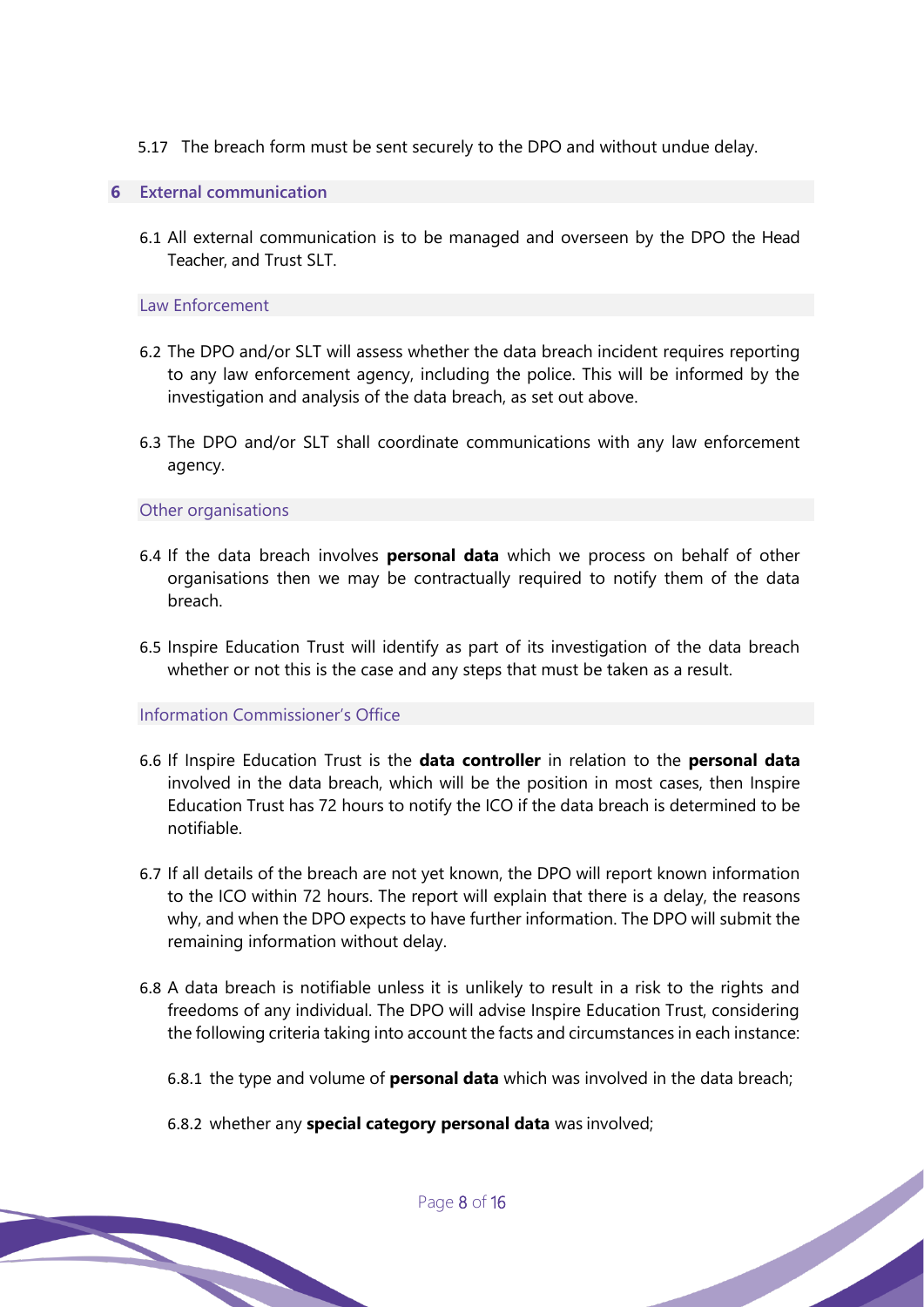- 6.8.3 the likelihood of the **personal data** being accessed by unauthorised third parties;
- 6.8.4 the security in place in relation to the **personal data**, including whether it was encrypted;
- 6.8.5 the risks of damage or distress to the **data subject**
- 6.8.6 The overall risk to the rights and freedoms of the data subject.

If a notification to the ICO is required then see part 7 of this policy below.

Other supervisory authorities

6.9 If the data breach occurred in another country or involves data relating to data subjects from different countries then the DPO will assess whether notification is required to be made to supervisory authorities in those countries.

#### Data subjects

- 6.10 When the data breach is likely to result in a high risk to the rights and freedoms of the **data subjects** then the **data subject** must be notified without undue delay. This will be informed by the investigation of the breach by Inspire Education Trust.
- 6.11 The communication will be coordinated by the DPO and will include at least the following information:
	- 6.11.1 a description in clear and plain language of the nature of the data breach;
	- 6.11.2 the name and contact details of the DPO and/or other contact point where more information can be obtained;
	- 6.11.3 the likely consequences of the data breach;
	- 6.11.4 the measures taken or proposed to be taken by Inspire Education Trust to address the data breach including, where appropriate, measures to mitigate its possible adverse effects.
- 6.12 There is no legal requirement to notify the data subject if any of the following conditions are met:
	- 6.12.1 appropriate technical and organisational protection measures had been implemented and were applied to the data affected by the data breach, in particular, measures which render the data unintelligible to unauthorised persons (e.g. encryption);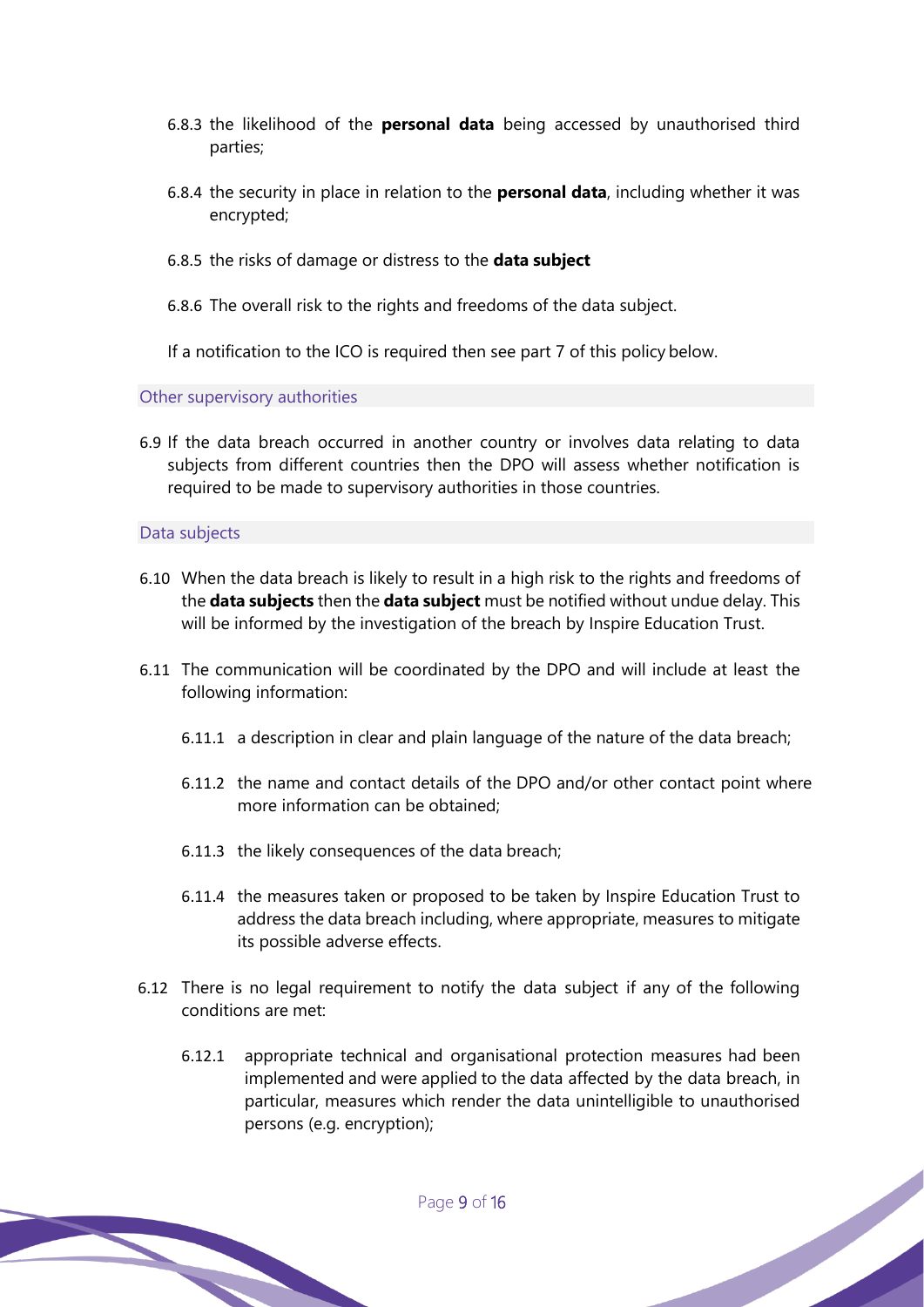- 6.12.2 measures have been taken following the breach which ensure that the high risk to the rights and freedoms of the data subject is no longer likely to materialise;
- 6.12.3 it would involve disproportionate effort to contact individuals. In which case a public communication or similar equally effective measure of communication to the data subjects may be issued.
- 6.13 For any data breach, the ICO may mandate that communication is issued to **data subjects**, in which case such communication must be issued.

#### Press

- 6.14 Staff shall not communicate directly with the press and shall treat all potential data breaches as confidential unless otherwise instructed in writing by the DPO and/or SLT.
- 6.15 All press enquiries shall be directed to the head teacher.

#### **7 Producing an Breach Notification Report**

- 7.1 All members of our **workforce** are responsible for sharing all information relating to a data breach with the DPO, School DP Lead, Trust DP Team and/or SLT, which will enable the annexed Breach Notification Report Form to be completed.
- 7.2 The DPO, School DP Lead or SLT may require individuals involved in relation to a data breach to each complete relevant parts of the Breach Notification Form as part of the investigation into the data breach.
- 7.3 If any member of our **workforce** is unable to provide information when requested by the DPO, School DP Lead or SLT then this should be clearly reflected in the Breach Notification Form together with an indication as to if and when such information may be available.
- 7.4 In the wake of a data protection breach, swift containment and recovery of the situation is vital. Every effort should be taken to minimise the potential impact on affected individuals, and details of the steps taken to achieve this should be included in this form.
- 7.5 The ICO requires that Inspire Education Trust send the Breach Notification Form to casework@ico.org.uk, with 'DPA breach notification form' in the subject field, or by post to: The Information Commissioner's Office, Wycliffe House, Water Lane, Wilmslow, Cheshire SK9 5AF. This form can be found on the ICO website and will be populated by the DPO.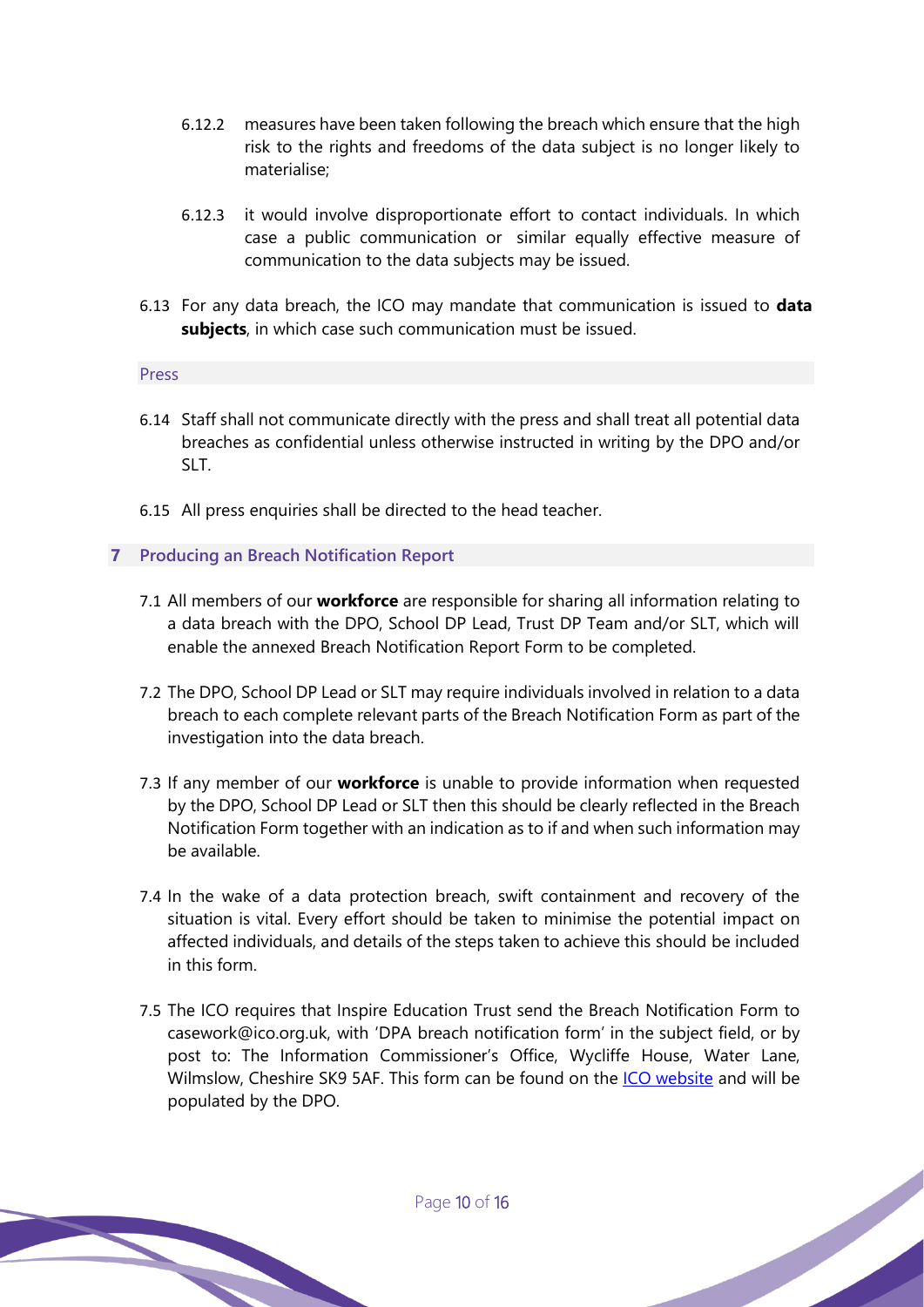#### **8 Evaluation and response**

- 8.1 Reporting is not the final step in relation to a data breach. Inspire Education Trust will seek to learn from any data breach.
- 8.2 Therefore, following any breach an analysis will be conducted as to any steps that are required to prevent a breach occurring again. This might involve a step as simple as emailing all relevant members of our **workforce** to reinforce good practice, or providing additional training, or may in more serious cases require new technical systems and processes and procedures to be put in place.

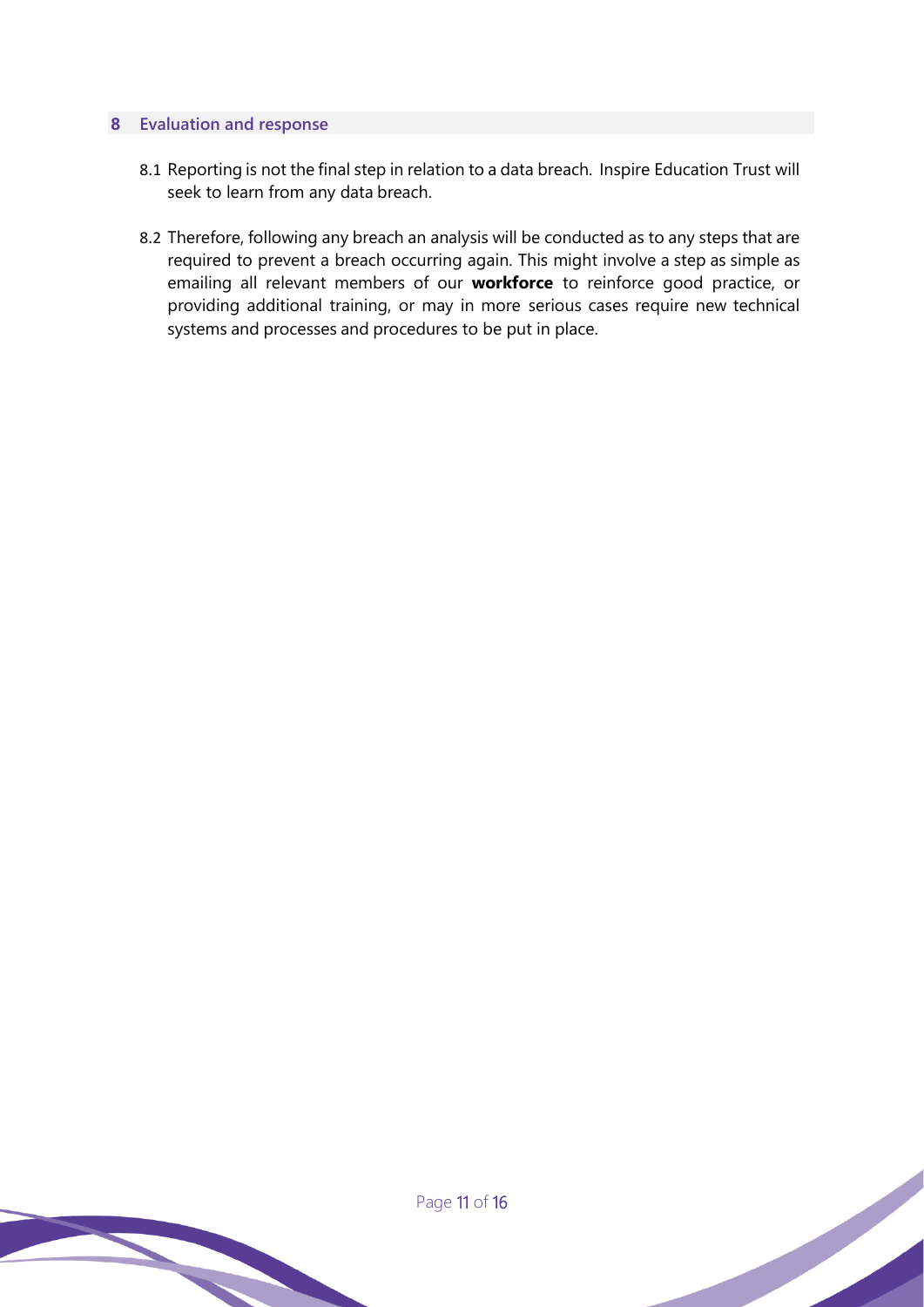## **ANNEX 1 – Breach Notification Report**

This form was completed on behalf of Inspire Education Trust by: Name:………………………………………………. Role:…………………………………………………….. Date and Time:………………………………………..

| Question                                                                                                                                            | Answer |
|-----------------------------------------------------------------------------------------------------------------------------------------------------|--------|
| Date of the breach:                                                                                                                                 |        |
| When was the breach discovered:                                                                                                                     |        |
| How was it discovered?                                                                                                                              |        |
| Date and time reported to the DPO:                                                                                                                  |        |
| Nature of the breach, including:<br>Categories and approximate<br>number of people whose data                                                       |        |
| has been breached?<br>Categories and approximate<br>number of data records<br>concerned?                                                            |        |
| What has happened?                                                                                                                                  |        |
| How did it happen?                                                                                                                                  |        |
| Was this a human error or cyber error?                                                                                                              |        |
| If this was a cyber error please provide<br>detail of the event including time limits,<br>recovery information and which system<br>was compromised. |        |
| Did the person who committed the<br>breach have GDPR training?                                                                                      |        |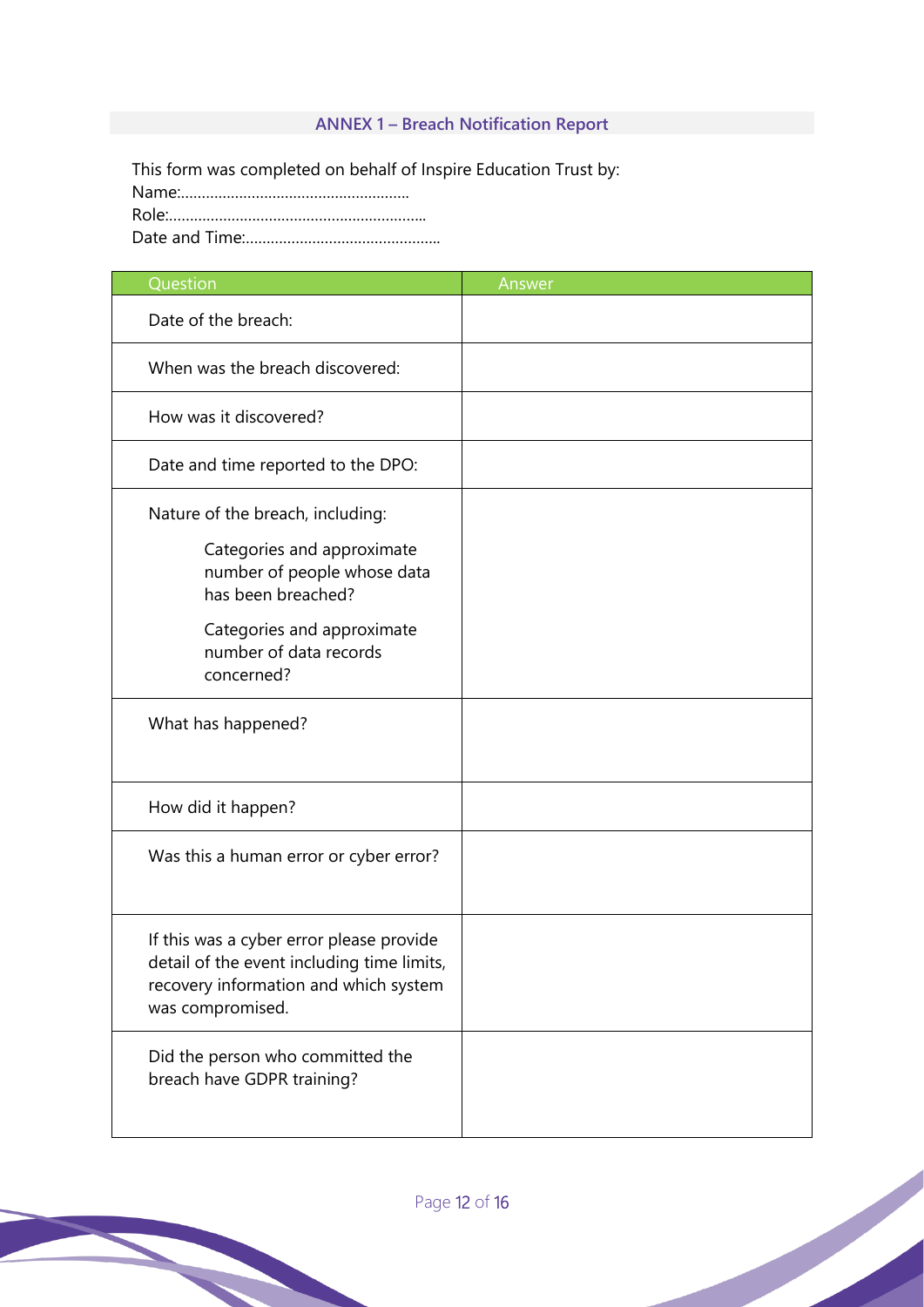| What was the type of data included in<br>the breach? (i.e. name, address, number)                                                         |  |
|-------------------------------------------------------------------------------------------------------------------------------------------|--|
| Was there any special category<br>information within the breach?                                                                          |  |
| (such as medical information, ethnicity, TU<br>membership, political opinion, race, sexual<br>orientation, biometric/genetic information) |  |
| What are the likely or actual<br>consequences of the personal data<br>breach to the individual?                                           |  |
| Are these judged to be significant<br>consequences?                                                                                       |  |
| Type of data subjects affected?                                                                                                           |  |
| (employees/pupils/parents etc.)                                                                                                           |  |
| Measures you have taken or propose to<br>take to address the breach, including<br>measures to mitigate its effects?                       |  |
| What measures were in place to prevent<br>a breach occurring?                                                                             |  |
| What measures can be put in place to<br>prevent this from occurring again?                                                                |  |
| What has happened to the data now?                                                                                                        |  |

Date: DPO Advice: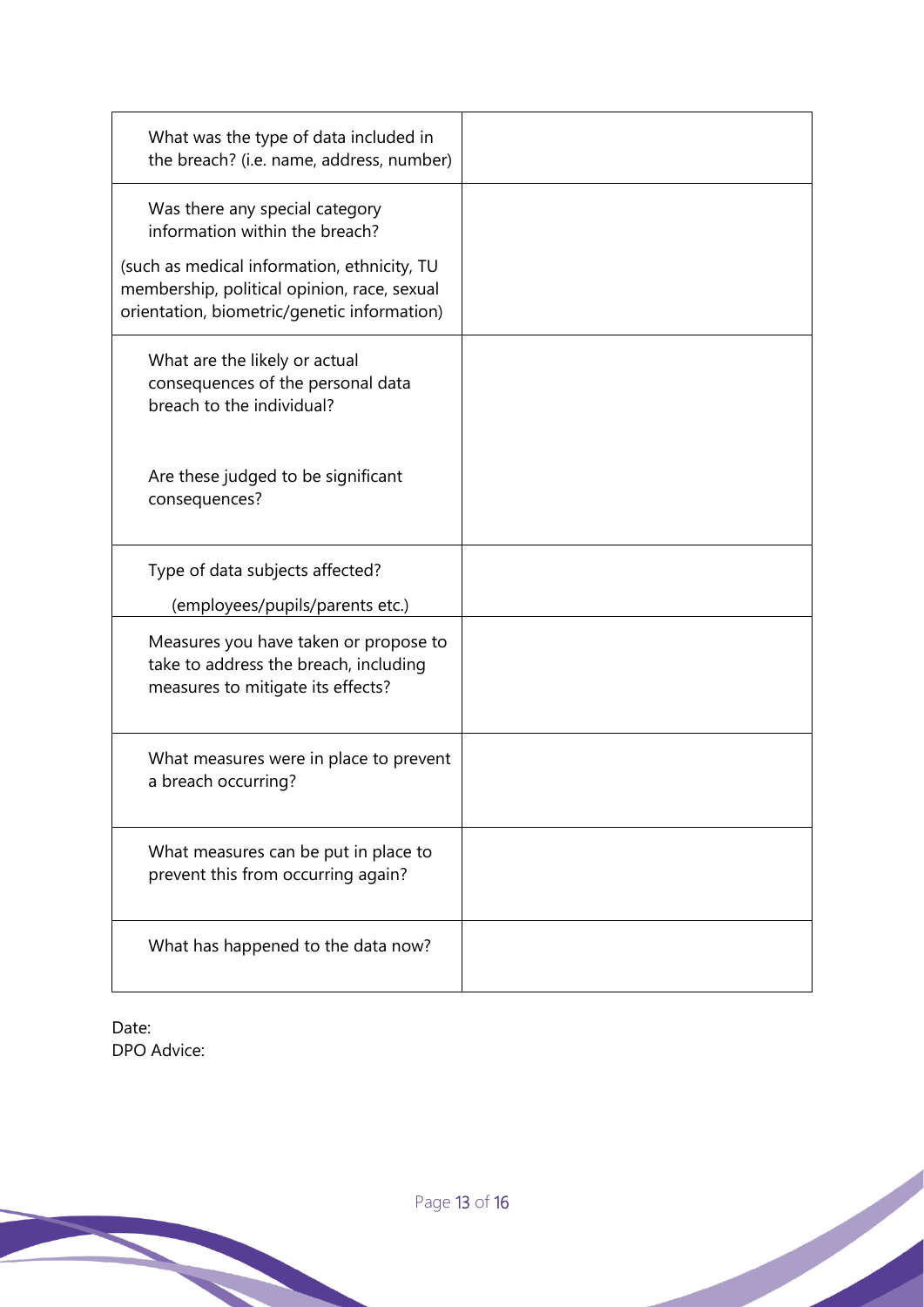## **ANNEX 2 - DEFINITIONS**

| <b>Term</b>                          | <b>Definition</b>                                                                                                                                                                                                                                                                                                                                                                                                                                                                                                                |
|--------------------------------------|----------------------------------------------------------------------------------------------------------------------------------------------------------------------------------------------------------------------------------------------------------------------------------------------------------------------------------------------------------------------------------------------------------------------------------------------------------------------------------------------------------------------------------|
| Data                                 | is information which is stored electronically, on a computer, or in<br>certain paper-based filing systems                                                                                                                                                                                                                                                                                                                                                                                                                        |
| Data Subjects                        | for the purpose of this policy include all living individuals about<br>whom we hold personal data. This includes pupils, our workforce,<br>staff, and other individuals. A data subject need not be a UK national<br>or resident. All data subjects have legal rights in relation to their<br>personal information                                                                                                                                                                                                               |
| Personal Data                        | means any information relating to an identified or identifiable<br>natural person (a data subject); an identifiable natural person is one<br>who can be identified, directly or indirectly, in particular by<br>reference to an identifier such as a name, an identification number,<br>location data, an online identifier or to one or more factors specific<br>to the physical, physiological, genetic, mental, economic, cultural or<br>social identity of that natural person                                               |
| Data Controllers                     | are the organisations which determine the purposes for which, and<br>the manner in which, any personal data is processed. They are<br>responsible for establishing practices and policies in line with Data<br>Protection Legislation. We are the data controller of all personal data<br>used in our business for our own commercial purposes                                                                                                                                                                                   |
| Data Users                           | are those of our employees whose work involves processing<br>personal data. Data users must protect the data they handle in<br>accordance with this data protection policy and any applicable<br>data security procedures at all times                                                                                                                                                                                                                                                                                           |
| Data Processors                      | include any person or organisation that is not a data user that<br>processes personal data on our behalf and on our instructions                                                                                                                                                                                                                                                                                                                                                                                                 |
| Processing                           | is any activity that involves use of the data. It includes obtaining,<br>recording or holding the data, or carrying out any operation or set<br>of operations on the data such as collection, recording, organisation,<br>structuring, storage, adaptation or alteration, retrieval, consultation,<br>use, disclosure by transmission, dissemination or otherwise making<br>available, alignment or combination, restriction, erasure or<br>destruction. Processing also includes transferring personal data to<br>third parties |
| Special<br>Category<br>Personal Data | includes information about a person's racial or ethnic origin,<br>political opinions, religious or philosophical beliefs, trade union<br>membership, physical or mental health or condition or sexual life,<br>or genetic or biometric data                                                                                                                                                                                                                                                                                      |
| Workforce                            | Includes, any individual employed by Inspire Education Trust<br>such as staff and those who volunteer in any capacity including<br>Governors [and/or Trustees/Members/parent helpers]                                                                                                                                                                                                                                                                                                                                            |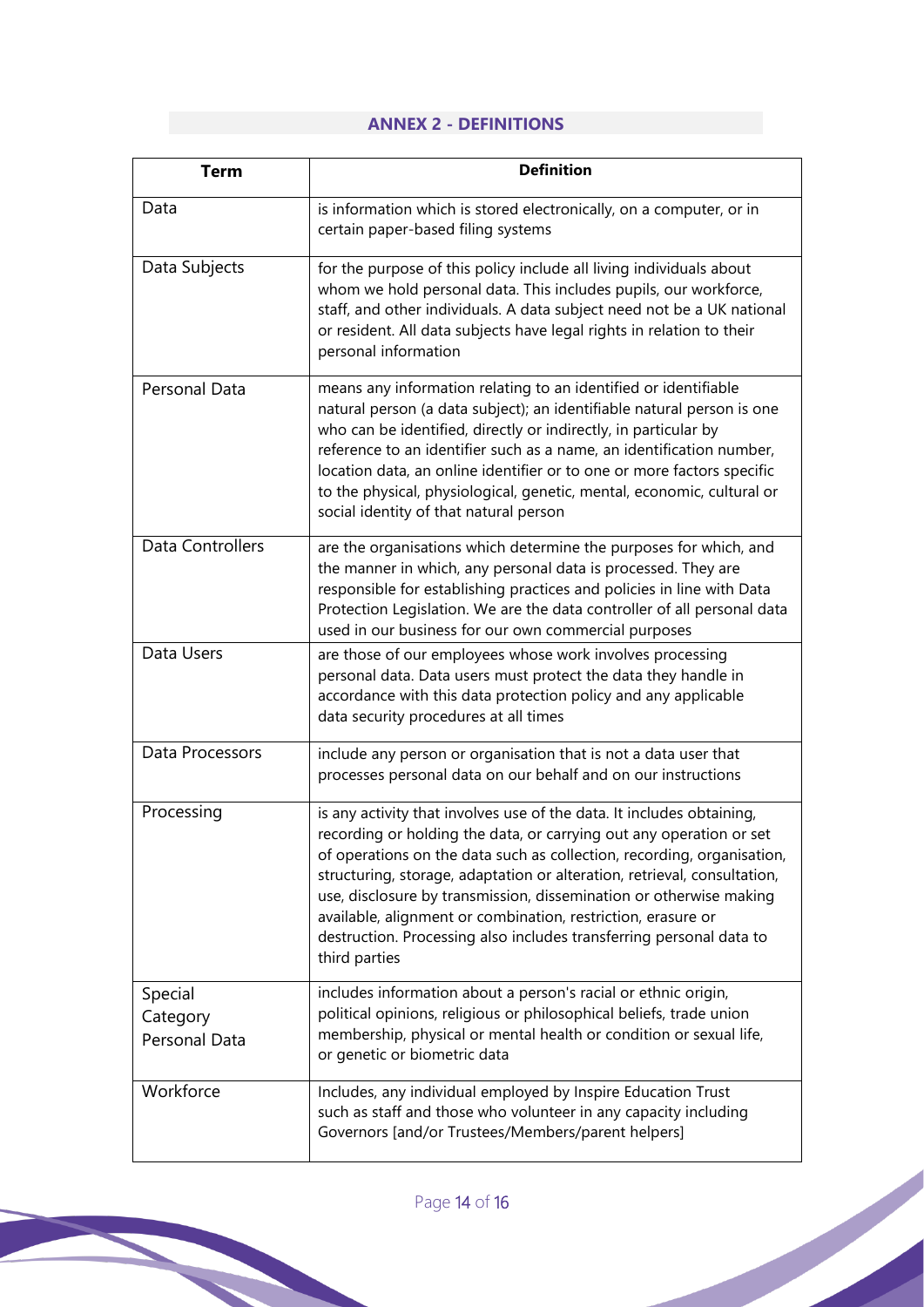### **Annex 3 – Breach Notification Flow Chart**